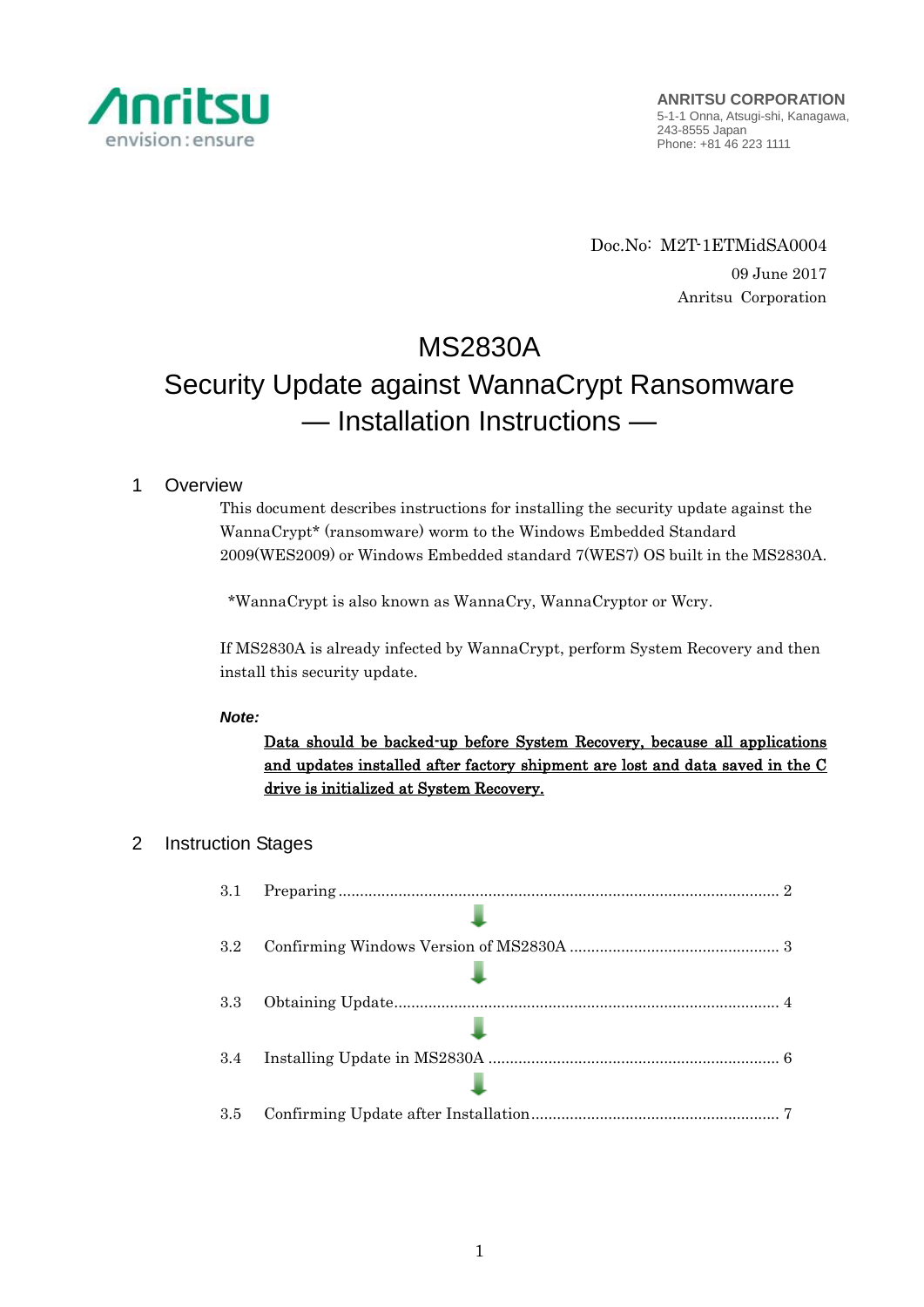# <span id="page-1-1"></span><span id="page-1-0"></span>3 Instructions

# 3.1 Preparing

1. Equipment needed for installation

The following equipment is needed for installing the update.

- •Internet-connected PC
- USB flash memory that can be mounted on both MS2830A and PC desktops. The USB flash memory must not have any security management function.
- •Mouse and keyboard for operating MS2830A.

## *Note:*

# Scan and confirm that the PC and USB flash memory are not infected by any malware.

2. Backing-up important files

We recommend creating a backup of important data\* to external storage such as USB flash memory to guard against data loss problems when installing the update.

\* Waveform data, analysis results, configuration files, and other important files.

## *Note:*

Anritsu will not be held liable for loss of data on the storage device in MS2830A.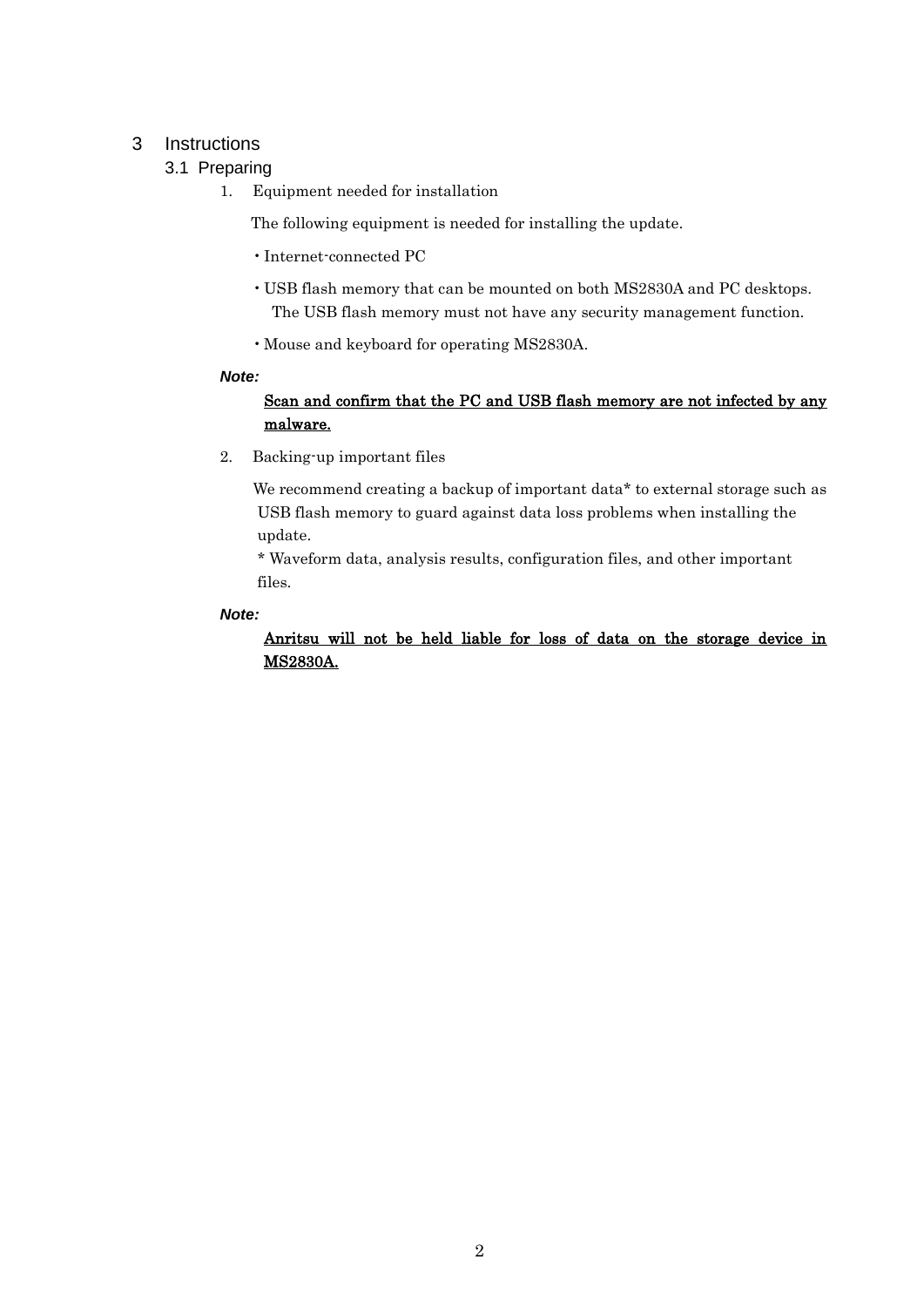# <span id="page-2-0"></span>3.2 Confirming Windows Version of MS2830A

Confirm the build version of the Windows OS in the MS2830A.

- Windows Embedded Standard 2009 (WES2009)
- Windows Embedded Standard 7 (WES7) (64-bit)

1. Right-click "Computer" or "My Computer" from the Windows "Start" menu and click "Properties" from the displayed right-click-menu.

2. Confirm the Windows version on the displayed System Properties window.

•Windows Embedded Standard 2009 (WES2009)

| $ ?  \times$ |
|--------------|
|              |
|              |
|              |
|              |
|              |
| <b>Apply</b> |

•Windows Embedded Standard 7 (WES7) (64-bit)

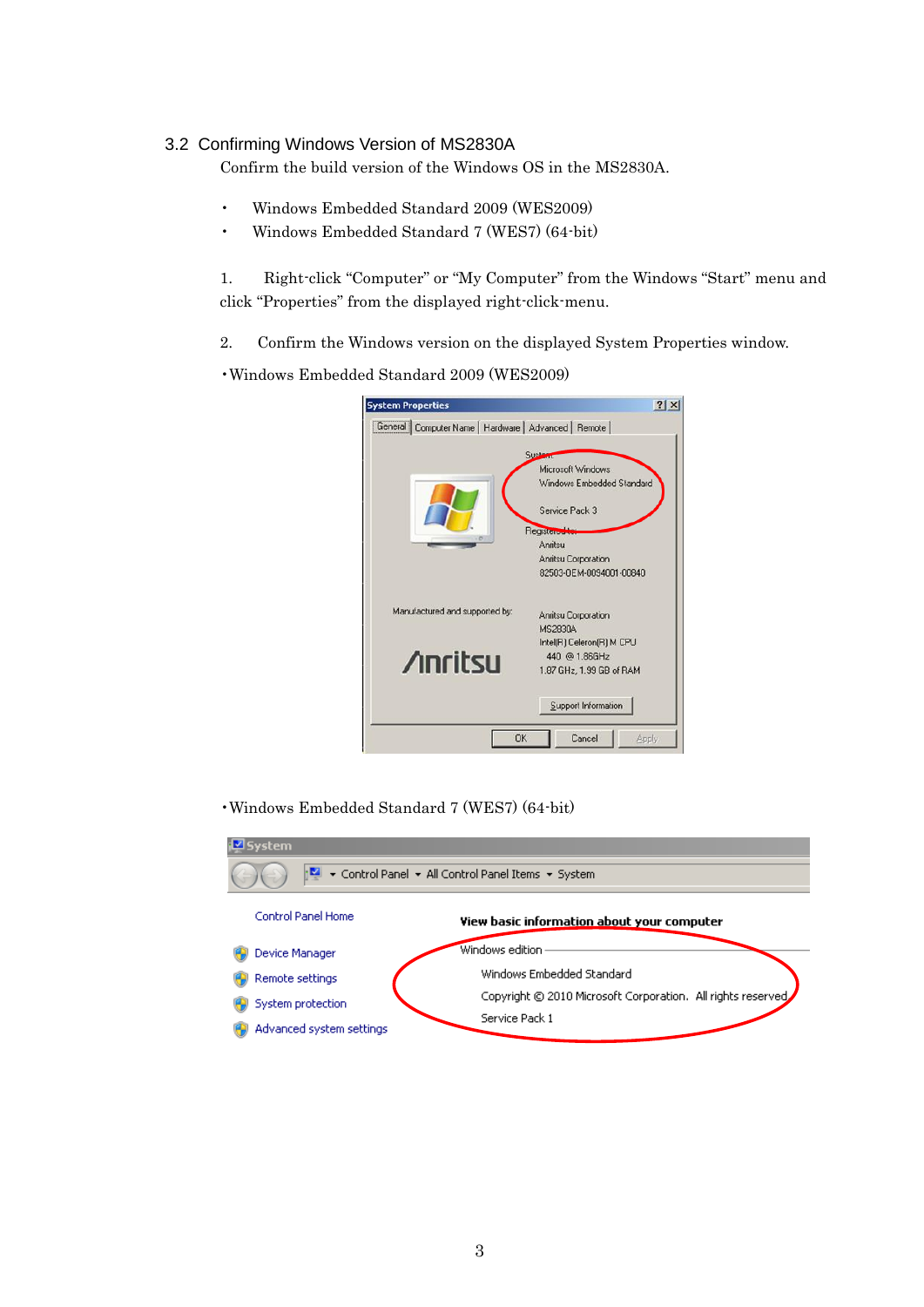## <span id="page-3-0"></span>3.3 Obtaining Update

Download the correct update from Microsoft's homepage. Use an Internet-connected PC to download the update.

This section describes the PC operation for downloading.

#### *Note:*

# DO NOT connect the MS2830A directly to the Internet to download the update.

- If the MS2830A is running Windows Embedded Standard 2009 (WES2009)
- 1. Access the following page and download the update for WES2009 against WannaCrypt.

<http://www.catalog.update.microsoft.com/Home.aspx>

Input KB4012598 in the following box and click "Search".



2. At the displayed catalog page, click "Download" for "Security Update for WES09 and POSReady 2009 (KB4012598) Windows XP Embedded".

| Microsoft Update Catalog                                                      |                                                               |                            |                     | KB4012598 |        | x Search        |
|-------------------------------------------------------------------------------|---------------------------------------------------------------|----------------------------|---------------------|-----------|--------|-----------------|
| FAQ   help                                                                    |                                                               |                            |                     |           |        |                 |
| Search results for "KB4012598"                                                |                                                               |                            |                     |           |        |                 |
| Updates: 1 - 13 of 13 (page 1 of 1)                                           |                                                               |                            |                     |           |        | Previous   Next |
| Title                                                                         | Products                                                      | Classification             | <b>Last Updated</b> | Version   | Size:  |                 |
| Security Update for Windows 8 (KB4012598)                                     | Windows 8                                                     | Security Updates 5/13/2017 |                     | n/s       | 872 KB | Download        |
| Security Update for Windows XP SP3 (K84012598)                                | Windows XP                                                    | Security Updates 5/13/2017 |                     | n/a       | 665 KB | Download        |
| Security Update for Windows Vista (KB4012598)                                 | Windows Vista                                                 | Security Updates 3/12/2017 |                     | n/a       | 1.2 MB | Download        |
| Security Update for Windows Server 2008 (K84012598)                           | Windows Server 2008                                           | Security Updates 3/12/2017 |                     | n/s       | 1.2 MB | Download        |
| Security Update for Windows Server 2003 for x64-based Systems (KB4012598).    | Windows Server 2003. Windows Server 2003. Datacenter Edition. | Security Updates 5/13/2017 |                     | n/a       | 951 KB | Download        |
| Security Update for Windows 8 for x64-based Systems (KB4012598)               | Windows 8                                                     | Security Updates 5/13/2017 |                     | n/a       | 984 KB | Download        |
| Security Update for Windows XP SP3 for XPe (KB4012598)                        | Windows XP Embedded                                           | Security Updates 5/13/2017 |                     | n/a       | 665 KB | Download        |
| Security Update for Windows Server 2003 (KB4012598)                           | Windows Server 2003 Windows Server 2003. Datacenter Edition   | Security Updates 5/13/2017 |                     | n/s       | 682 KB | Download        |
| Security Update for Windows XP SP2 for x64-based Systems (KB4012598)          | Windows XP x64 Edition                                        | Security Updates 5/13/2017 |                     | n/a       | 951 KB | Download        |
| Security Update for Windows Vista for x64-based Systems (K84012598)           | Windows Vista                                                 | Security Updates 3/12/2017 |                     | n/a       | 1.3 MB | Download        |
| Security Update for Windows Server 2008 for Itanium-based Systems (KB4012598) | Windows Server 2008                                           | Security Updates 3/12/2017 |                     | n/s       | 1.2 MB | Download        |
| Security Update for Windows Server 2008 for x64-based Systems (KB4012598)     | Windows Server 2008                                           | Security Updates 3/12/2017 |                     | n/a       | 1.3 MB | Download        |
| Security Update for WES09 and POSReady 2009 (KB4012598)                       | Windows XP Embedded                                           | Security Updates 3/12/2017 |                     | n/a       | 665 KB | Download        |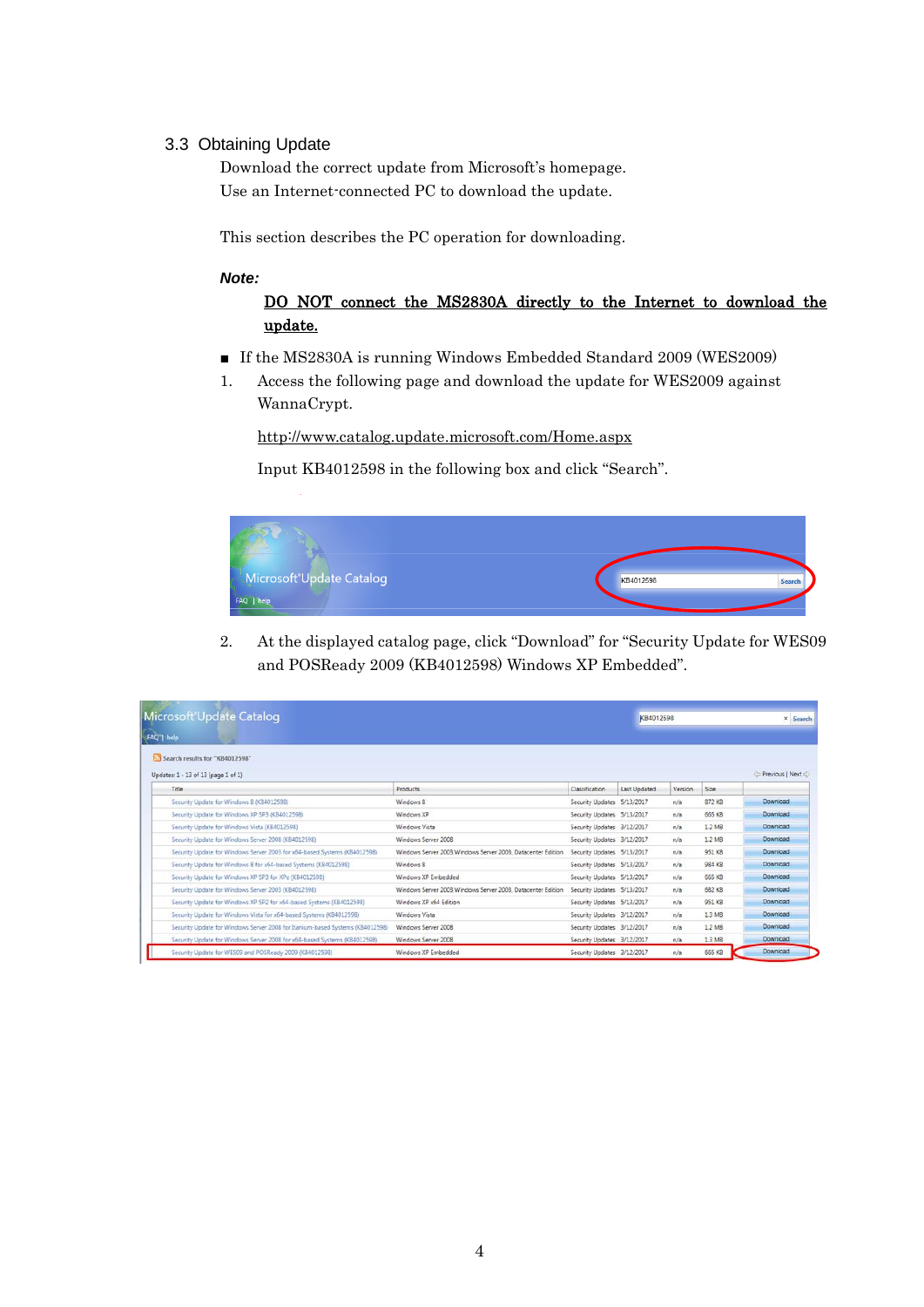3. At the Download screen, click the file name and save the file to the PC. Copy the file to USB flash memory.



- If the MS2830A is running Windows Embedded Standard 7 (WES7) (64-bit)
- 1. Access the following page and download the update for WES7 against WannaCrypt.

<http://www.catalog.update.microsoft.com/Home.aspx>

Input KB4012212 in the following box and click "Search".



2. At the displayed catalog page, click "Download" for "March, 2017 Security Only Quality Update for Windows Embedded Standard 7 for x64-based Systems (KB4012212) Windows Embedded Standard 7".

| Microsoft Update Catalog |                                                                                                            |                                    | KB4012212               |                     |         | <b>×</b> Search |                   |
|--------------------------|------------------------------------------------------------------------------------------------------------|------------------------------------|-------------------------|---------------------|---------|-----------------|-------------------|
| FAQ <sup>-</sup>   help  |                                                                                                            |                                    |                         |                     |         |                 |                   |
|                          | Search results for "KB4012212"                                                                             |                                    |                         |                     |         |                 |                   |
|                          | Updates: 1 - 6 of 6 (page 1 of 1)                                                                          |                                    |                         |                     |         |                 | ← Previous   Next |
|                          | Title                                                                                                      | Products                           | <b>Classification</b>   | <b>Last Updated</b> | Version | Size            |                   |
|                          | March, 2017 Security Only Quality Update for Windows 7 for x64-based Systems (KB4012212)                   | Windows 7                          | <b>Security Updates</b> | 3/28/2017           | n/a     | 33.2 MB         | <b>Download</b>   |
|                          | March, 2017 Security Only Ouality Update for Windows 7 (KB4012212)                                         | Windows <sub>7</sub>               | <b>Security Updates</b> | 3/28/2017           | n/a     | 18.8 MB         | Download          |
|                          | March, 2017 Security Only Quality Update for Windows Embedded Standard 7 (KB4012212)                       | <b>Windows Embedded Standard 7</b> | <b>Security Updates</b> | 3/28/2017           | n/a     | 18.8 MB         | <b>Download</b>   |
|                          | March, 2017 Security Only Ouality Update for Windows Embedded Standard 7 for x64-based Systems (KB4012212) | <b>Windows Embedded Standard 7</b> | <b>Security Updates</b> | 3/28/2017           | n/a     | 33.2 MB         | Download          |
|                          | March, 2017 Security Only Ouality Update for Windows Server 2008 R2 for x64-based Systems (KB4012212)      | Windows Server 2008 R2             | <b>Security Updates</b> | 3/28/2017           | n/a     | 33.2 MB         | Download          |
|                          | March, 2017 Security Only Quality Update for Windows Server 2008 R2 for Itanium-based Systems (KB4012212)  | Windows Server 2008 R2             | <b>Security Updates</b> | 3/28/2017           | n/a     | 34.5 MB         | Download          |

3. At the Download screen, click the file name and save the file to the PC. Copy the file to USB flash memory.

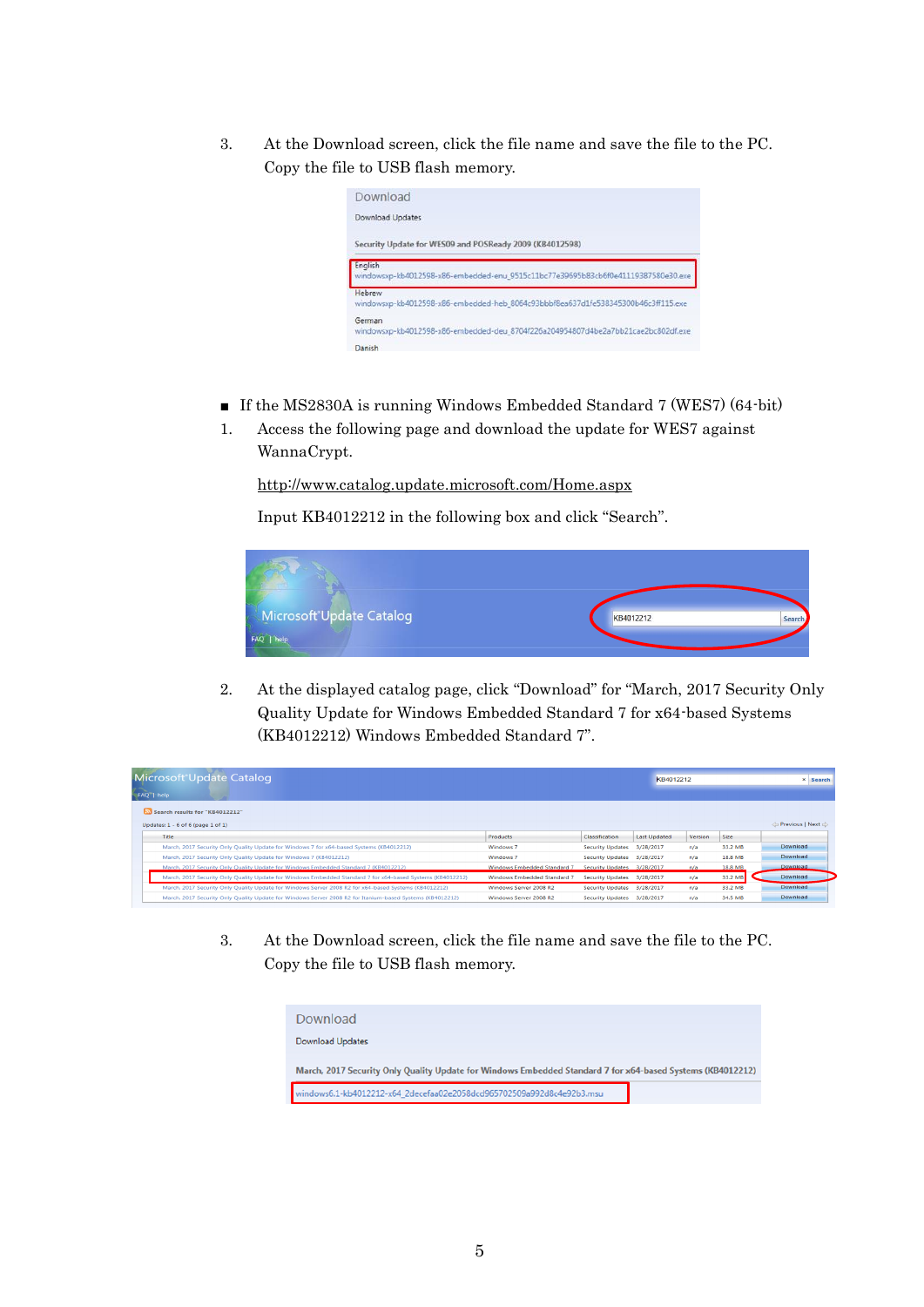# <span id="page-5-0"></span>3.4 Installing Update in MS2830A

Quit all applications installed in the MS2830A by the customer.

- 1. Copy the update downloaded as described section [3.3](#page-3-0) "[Obtaining Update](#page-3-0)" to USB flash memory and then plug this memory into the MS2830A USB port.
- 2. Copy the file to the desktop of MS2830A. After copying, unmount the USB flash memory from the desktop.

## *Note:*

# Unmount the USB flash memory by clicking the USB Eject icon on the taskbar at the bottom right of the screen and then remove the USB flash memory from the USB port.

3. Install the update.

Double-click the copied file. The update program will launch. Follow the displayed instructions to continue installation.

- 4. After the installation, restart Windows.
	- If the MS2830A is running Windows Embedded Standard 2009(WES2009)

Check "Do not restart now" and click "Finish". Power-down the MS2830A using the power button and then reboot.

| <b>Software Update Installation Wizard</b>                                          |                                                                                                                                                                                                                                                                                   |  |  |  |  |  |
|-------------------------------------------------------------------------------------|-----------------------------------------------------------------------------------------------------------------------------------------------------------------------------------------------------------------------------------------------------------------------------------|--|--|--|--|--|
| Completing the Security Update<br>for Windows XP (KB4012598)<br>Installation Wizard |                                                                                                                                                                                                                                                                                   |  |  |  |  |  |
|                                                                                     | You have successfully completed the KB4012598<br>Setup Wizard.<br>To apply the changes, the wizard has to restart<br>Windows. To restart Windows automatically, click<br>Finish. If you want to restart later, select the Do not<br>restart now check box, and then click Finish. |  |  |  |  |  |
|                                                                                     | Do not restart now<br>Finish<br>Cancel<br>< Bac                                                                                                                                                                                                                                   |  |  |  |  |  |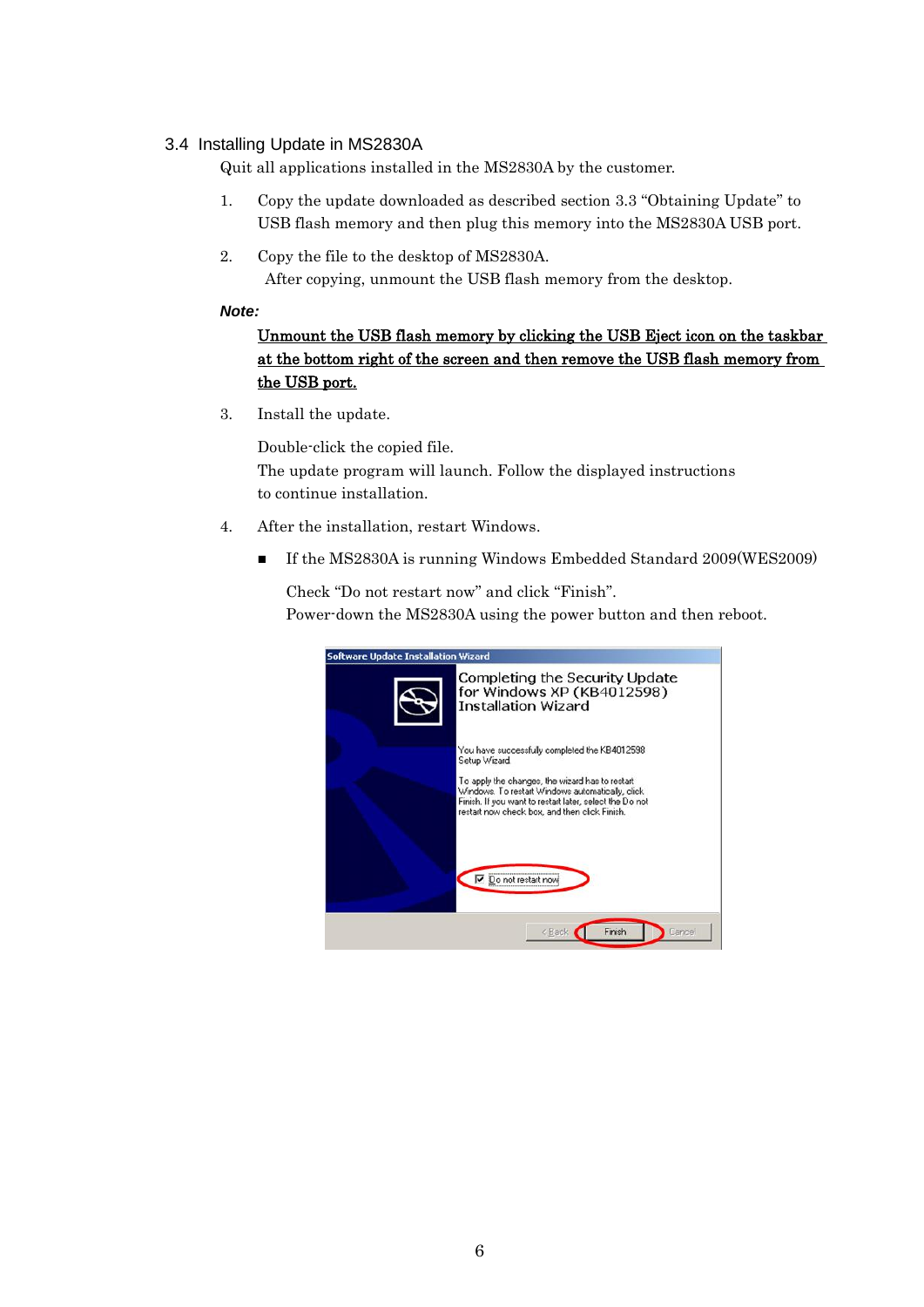■ If the MS2830A is running Windows Embedded Standard 7 (WES7) (64-bit)

```
Click "Close".
```
Power down the MS2830A using the power button and then reboot.



- <span id="page-6-0"></span>3.5 Confirming Update after Installation
	- If the MS2830A is running Windows Embedded Standard 2009 (WES2009) Confirm the installation of the update.
	- 1. Click "Start" and select "Control Panel".
	- 2. Select "Add or Remove Programs".
	- 3. Check "Show Updates" at the top and confirm the presence of "Security Update for Windows XP (KB4012598)" as follows.

|                              | Add or Remove Programs                                                       |                        | $-10x$        |
|------------------------------|------------------------------------------------------------------------------|------------------------|---------------|
| 扄                            | Currently installed programs and updates:<br>Show updates<br>⊽               | Sort by: Name          |               |
| Change or<br>Remove          | Anritsu Analog Radio Automatic Measurement                                   |                        |               |
| Programs                     | 412 Anritsu Digital F&D Radio Automatic Measurement                          |                        |               |
|                              | Intel(R) Graphics Media Accelerator Driver                                   |                        |               |
| Add New<br>Programs          | To change this program or remove it from your computer, click Change/Remove. |                        | Change/Remove |
|                              | III Intel(R) PRO Network Connections 12.3.31.0                               | Size                   | 7.17MB        |
|                              | IQproducer                                                                   | Size                   | 438.00MB      |
| Add/Remove<br><b>Windows</b> | Microsoft .NET Framework 4 Client Profile                                    | Size                   | 182.00MB      |
| Components                   | Microsoft .NET Framework 4 Extended                                          | Size                   | 46.04MB       |
|                              | Microsoft Visual C++ 2008 Redistributable - x86 9.0.30729.17                 | Size                   | 10.28MB       |
|                              | Microsoft Visual C++ 2010 x86 Redistributable - 10.0.30319                   | Size                   | 11.04MB       |
|                              | Realtek High Definition Audio Driver                                         | Size                   | 48.91MB       |
|                              | Signal Analyzer Software Bootloader Package                                  | Size                   | 179.00MB      |
|                              | Signal Analyzer Software Package (MS2830 Series )                            |                        |               |
|                              | Windows XP - Software Updates                                                |                        |               |
|                              | Windows Imaging Component                                                    | Installed On           | 5/9/2015      |
|                              | Security Update for Windows XP (KB4012598)                                   | Installed On 5/19/2017 |               |
|                              |                                                                              |                        |               |
|                              |                                                                              |                        |               |
|                              |                                                                              |                        |               |